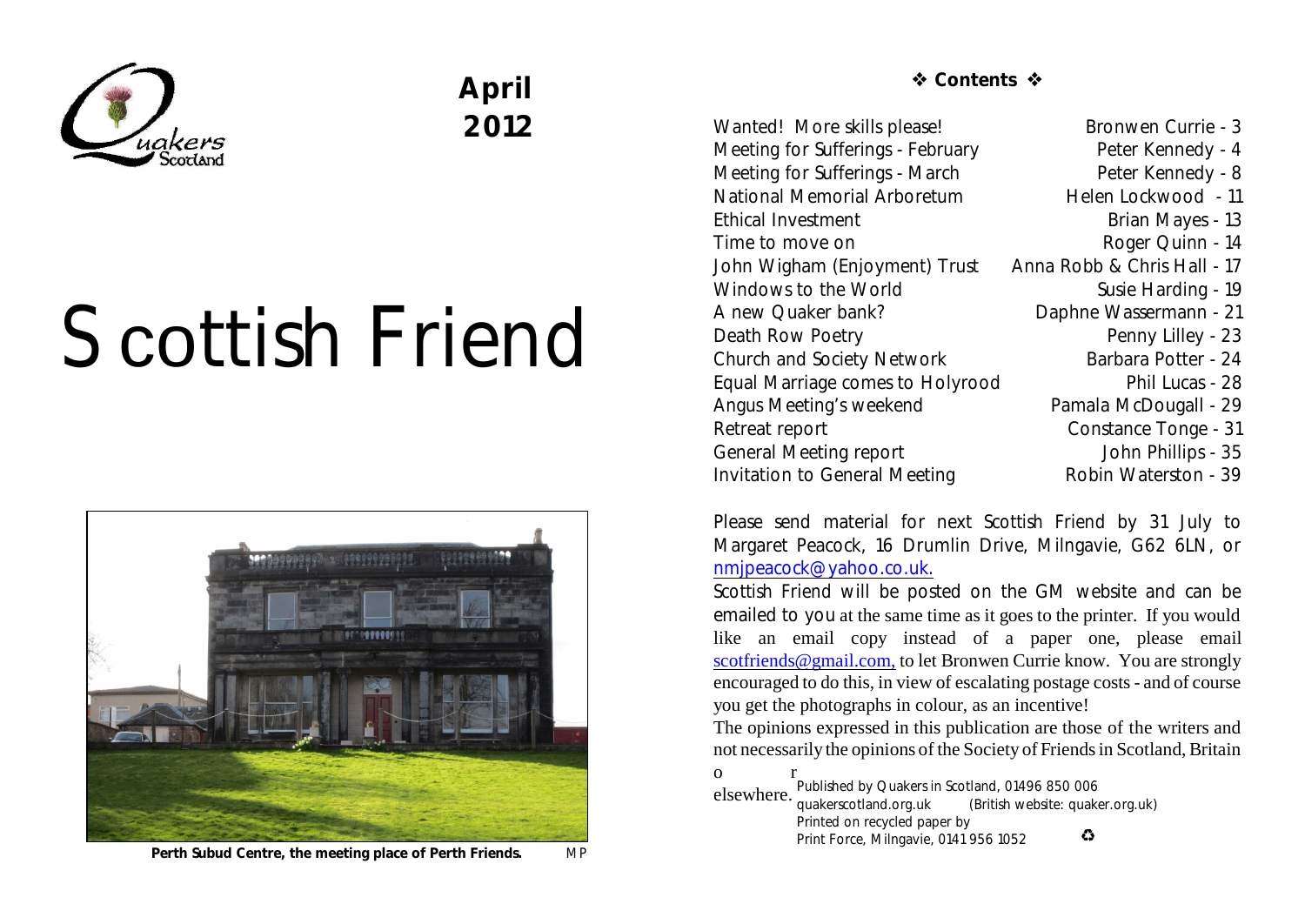#### **Bronwen Currie**

This is another of my periodic reminders about the database I maintain of Friends and attenders who have knowledge, skills or experience in particular issues or areas of work. Just now we are thinking about how to engage better with the Scottish Parliament how best to respond to consultations and make our small Quaker voice heard by those responsible for drafting legislation. So, Friends, your knowledge and experience is really important, particularly current knowledge from your professional or voluntary work. You're not being asked to give up a lot of time to go to meetings or to sit on committees. It may well just be a phone call to ask you for an informed opinion on some matter - anything from human trafficking to solar power to post-school education. But we need to know who you are so that we can make that phone call!

Please do complete and return a form to me. The form can be downloaded from the Quakers in Scotland website at http://www.quakerscotland.org/gmquestionnaires\_forms and either completed electronically or posted back to me. Or I can send you a paper form if you contact me on 01496-850 006 or email me at scotfriends@gmail.com.

I look forward to hearing from you!

**Report on Meeting Sufferings 4th February 2012 Peter Kennedy**

It was a long and demanding day; perhaps we attempted to cover too much.

There was discernment, the first message, common to both our consideration of *Radical Resistance and The State* and the general topic of *Advocacy* – namely that we must be sure of our knowledge/facts, be grounded by first-hand experience, and be rooted in a deep relationship with God. This is the main message from our February Meeting for Sufferings gathering.

The second message, concerning *Advocacy*, evokes a quandary. We recognise that dialogue, discernment, peacebuilding, developing relationships with decision-makers, are slow processes requiring careful preparation, commitment, deep listening and honest sharing. But much advocacy, particularly when responding to the media, uses electronic communication characterised by speed and deadlines.

Somehow we need to find ways to combine both methods, knowing when the slow process is essential and when the immediate response is valid and safe. A right relationship with God and the prayerful commitment and support of our worshipping communities will underpin both approaches. This is perhaps the third message for our local meetings from February Meeting for Sufferings.

All three messages must be held together if our advocacy is to reflect Quaker values and testimonies.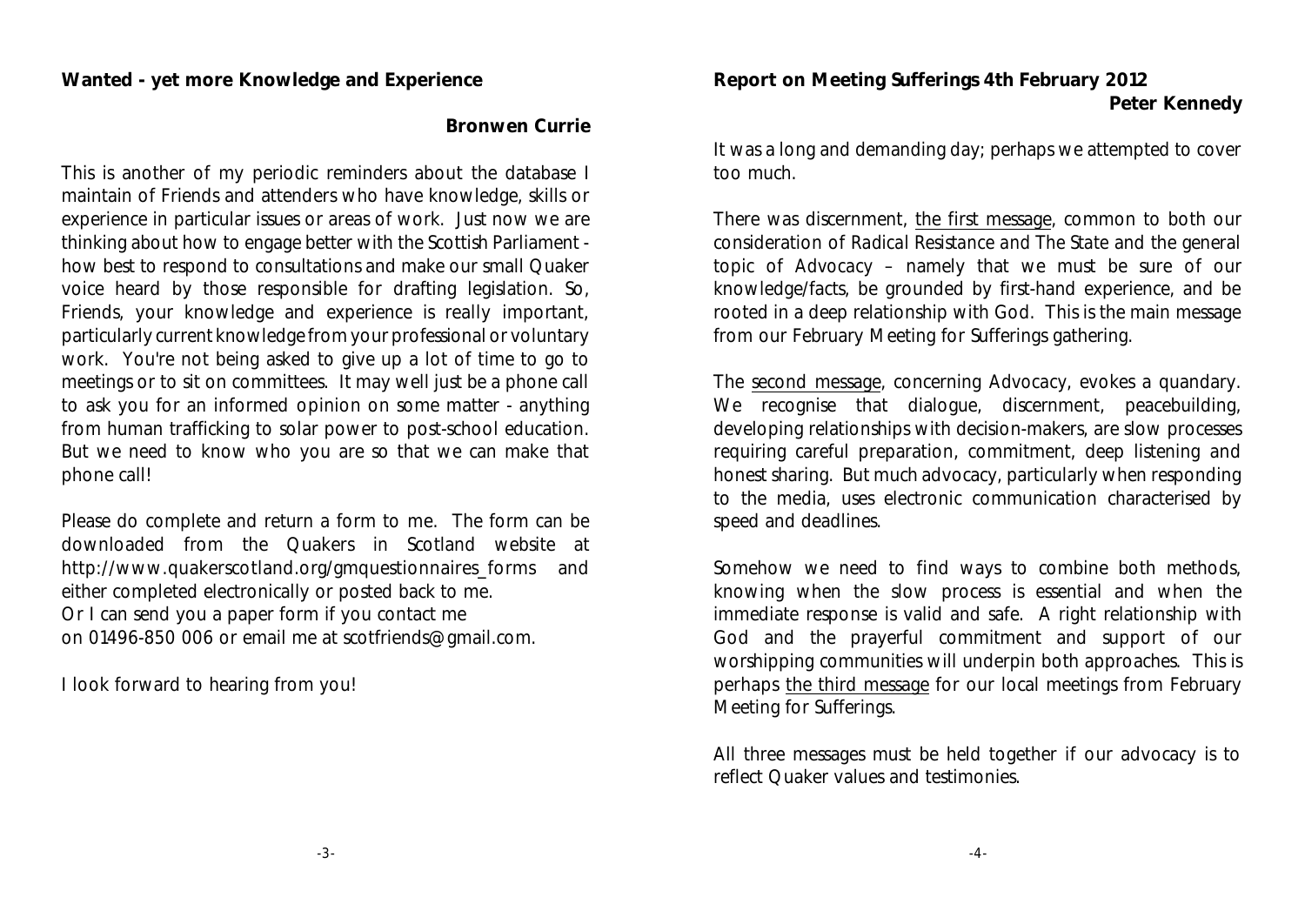This was as far as we reached. We have deferred till our next meeting consideration of the process for formulating and issuing public statements.

We will also return to the Southern East Anglia Area Meeting minute. This Area Meeting has offered a substanial donation of £30,000, over and above its usual donation, for a specific use namely, providing administrative support for our Parliamentary Liasion work.

It should not surprise us that when well-tried processes are not followed we need to tread cautiously. Britain Yearly Meeting needs time to weigh up consequences when this happens. Meeting for Sufferings needs to discern whether Yearly Meeting advocacy needs strengthening, and to share this discernment with Yearly Meeting Trustees to guide their operational decisions. We hope to complete this task when we next meet.

We heard from the Clerk to our Trustees. Some Friends find these quite dry reports dealing with the temporaral as opposed to the spiritual dimension of our Quaker witness, but I personally welcome this interaction between those who make critical policy decisions on our behalf and representatives of the wider Yearly Meeting. Among the items brought to our attention were:-

· Quaker United Nations Office Geneva and its work are currently being reviewed and we hope we can continue to support it.

· The fundraising function of Britain Yearly Meeting will be within the new Communications & Services Department.

· James Turrell, the American artist who is also a Friend has offered

his service free of charge and has been working on a rooflight for the development of the Large Meeting House at Friends House. This feature would allow the roof to open up to attract natural light into the structure. However, its cost is considerably more than having a fixed roof and the Britain Yearly Meeting Trustees were not of one mind as to whether or how to proceed with incorporating this feature.

In considering nominations for the centrally managed work and appointments to represent Britain Yearly Meeting at other European Yearly Meetings, Friends were asked to consider transparency in their nominations and appointments procedure.

If a committee presents single names, mainly of its members for nomination through another committee, is this in the spirit of true Quaker discernment? If it isn't, then should Sufferings as the appointing body be aware of this fact? Normally, Central Nominations Committee will consider more than one name for each appointment and only in very exceptional circumstances will it allow itself to act as a channel for other committees to present names.

*What it means to be a Yearly Meeting in 2012* will be the overarching theme for Yearly Meeting to be held at Friends House, London over the weekend of 25-28 May. Lis Burch, Yearly Meeting Clerk, outlined the agenda to us. The main items are:

#### *Economic Justice & Sustainability*

There will be sessions exploring why this theme is important to us as Quakers and what our meeting and individual responses might be. Meeting for Sufferings will report on progress so far, and we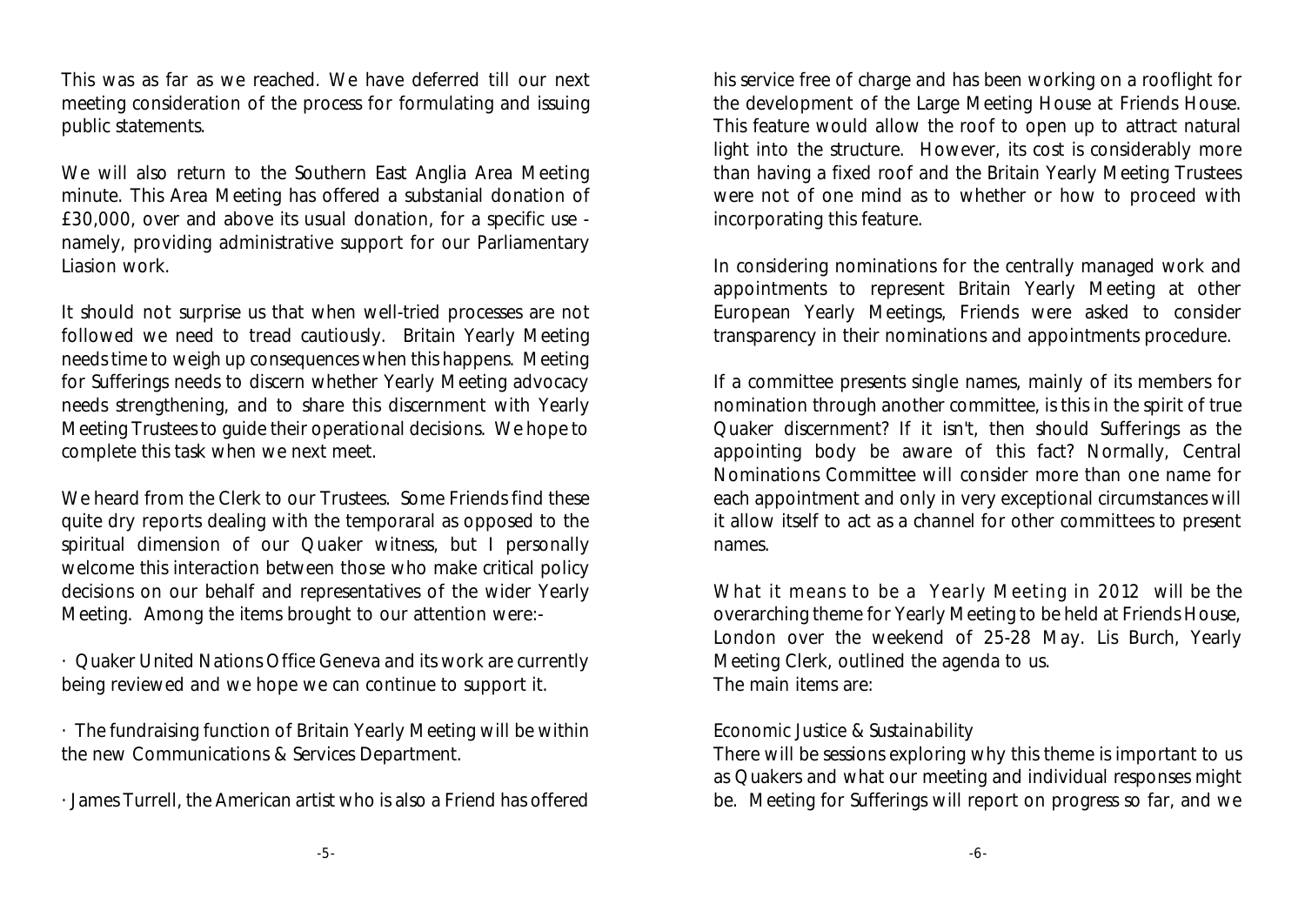hope to find inspiration and encouragement.

#### *Quaker today?*

This is the beginning of a three year focus on this topic for Yearly Meeting which, with Quaker Life, should involve all our meetings at some stage. Junior Yearly Meeting discerned this as an important focus that will progress beyond Yearly Meeting itself. Friends planning to attend will need to be aware that the Monday of Yearly Meeting will not be a bank holiday in any part of Britain. The Monday will include group sessions for deeper sharing about the issues, and the day will end earlier than usual.

Meeting for Sufferings representatives were asked to encourage Friends to identify with Yearly Meeting, and uphold it, and attend if possible. Lis reminded us of *Quaker faith & practice* 6.11, and we had our attention drawn to Simon Best's article in a recent edition of *The Friends Quarterly*.

As a Privileged Body, the right of which was established when the Quakers presented their Quaker Peace Testimony to Charles II in 1660, we have received a letter from the Comptroller of the Lord Chamberlain•fs Office inviting us to present a loyal address to Elizabeth Windsor, on the occasion of her Diamond Jubilee, at Buckingham Palace on 27 March 2012.

We heard some reservations about the principle of offering a loyal address but we believed this is an opportunity to communicate what we hold most important.

The address will be drafted in the light of comments made during the meeting. We agreed that the delegation should be made up of Friends representing different parts of the yearly meeting.

A draft of the address will be considered by the Meeting for Sufferings Arrangements Group at its meeting on 17th February. After this, we asked our clerk to approve and sign the address on our behalf.

**Meeting for Sufferings, 31st March 2012**

During the last Meeting for Sufferings of this triennium, two ways of working were prominent. It was encouraging for the meeting to have received so many Area Meeting minutes, as this dynamic two-way communication is so important in building the "crucible" that the new Meeting for Sufferings, freed from trusteeship, hoped to become. A second way of working concerns the relationship between Meeting for Sufferings and Britain Yearly Meeting Trustees.

In the morning we continued our consideration of Speaking out/Advocacy, and we minuted (Minute 5) that Public Statements should be timely, but not too frequent, and should relate to issues in which BYM Friends are actively engaged. This concurs with our current policy. However, we agreed a change of practice when we put our trust in the Recording Clerk and Central Staff to issue statements on our behalf if delaying the statements would be unhelpful. We asked that the Meeting for Sufferings Clerks, BYM Trustees, and relevant Central Committees be consulted before issuing them.

A revised policy/procedure is in the process of being drafted.

A second message for you is the decision (Minute 6) to ask BYM Trustees to give greater priority to advocacy with political decision-makers, and our willingness to see other Quaker work curtailed if necessary, to release resources to achieve this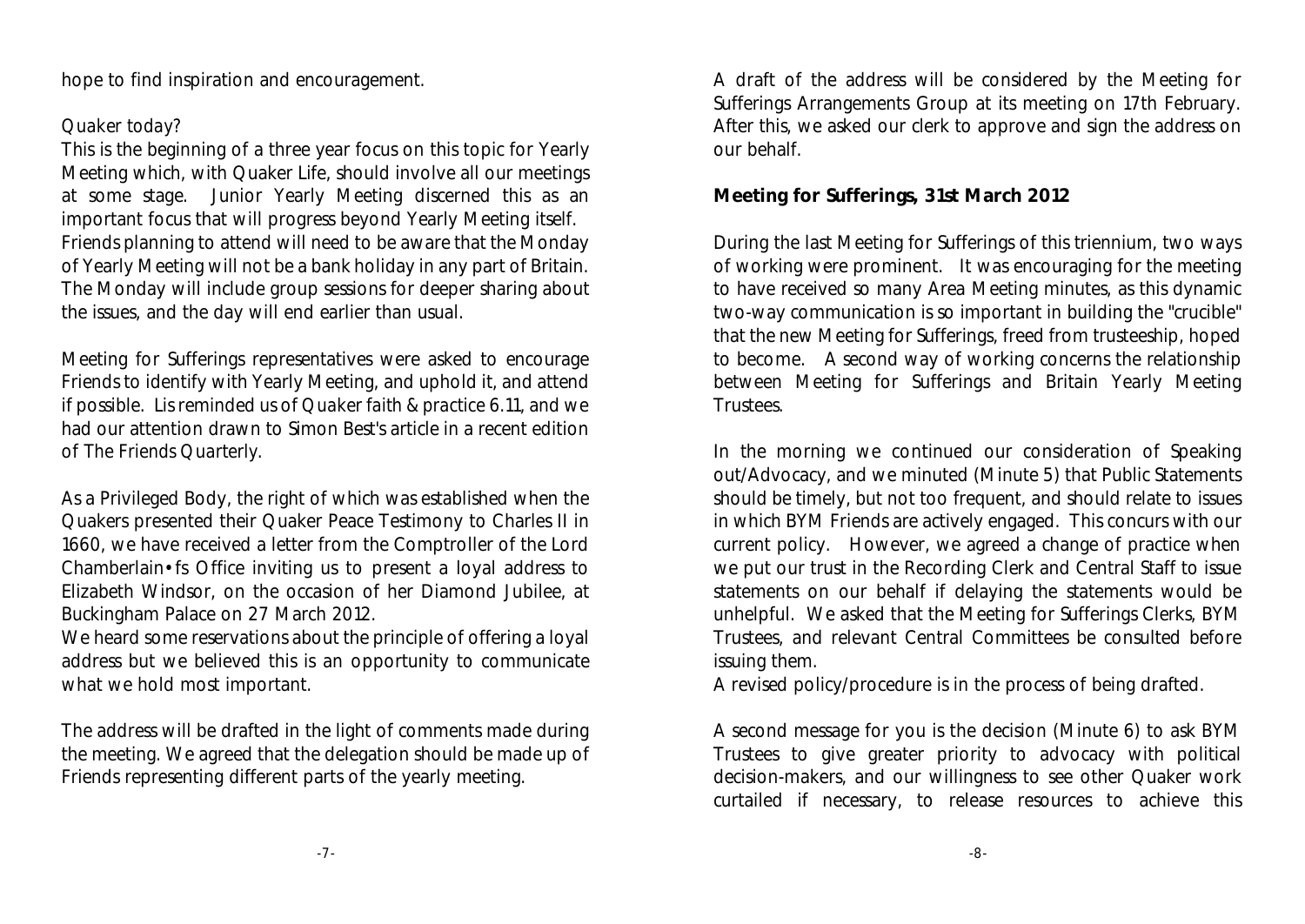strengthening of advocacy.

Our positive hopes in the morning met the financial realism in the afternoon when we received the Yearly Meeting Treasurer's verbal report (minute 12). A decline in the level of individual contributions to central work has been previously reported. The same message needs to be given again - that is, our Centrally Managed work is only currently sustained by the legacies of past Quakers and income from the Hospitality Company at Friends House. The surplus for 2011 was only realised because of two generous legacies during the year and the £2 million contribution from Friends House (London) Hospitality Ltd.

Following questions to the Clerk of BYM Trustees, the Meeting was reminded that Trustees sometimes 'consult' or seek guidance from Meeting for Sufferings and sometimes 'inform ' Meeting for Sufferings. Our minute 6, to strengthen advocacy, was an example of successful consultation to clarify priorities. On the other hand, the many reports about the refurbishing of the Large Meeting House had been brought to us over many months for information, and to hear what members of Meeting for Sufferings felt about the plans.

There is still some disquiet about how the relationship between Meeting for Sufferings and Trustees feels. Perhaps we are still discovering by experiencing. In the morning the roles related well; in the afternoon there was clear doubt. The BYM Trustees acknowledged the need for clarity of purpose when reporting to Meeting for Sufferings, and as representatives we acknowledged the need to give good attention to Trustees' reports.

Friends are asked to take the following actions:

1. to take immediate action to advocate through MPs for the end of indefinite detention of migrants and asylum seekers (minute 4); 2. to write individually to the Foreign Secretary for the UK to oppose any attack on Iran and uphold peaceful means of resolving conflict (minute 13 (b) VI);

3. to support the October 2012 March for Justice (Jansatyagraha) in India (minute 13 (b)VIII, and paper S/12/03/MC11);

4. to review their Area Meeting and individual financial contributions to centrally managed work.

As my current service on Meeting for Sufferings draws to a close I would like to thank General Meeting for their trust in asking me to be one of their representatives on this body for the past four years. I have found it a very worthwhile and enriching experience.

Peter Kennedy, Co-Representative to Meeting for Sufferings

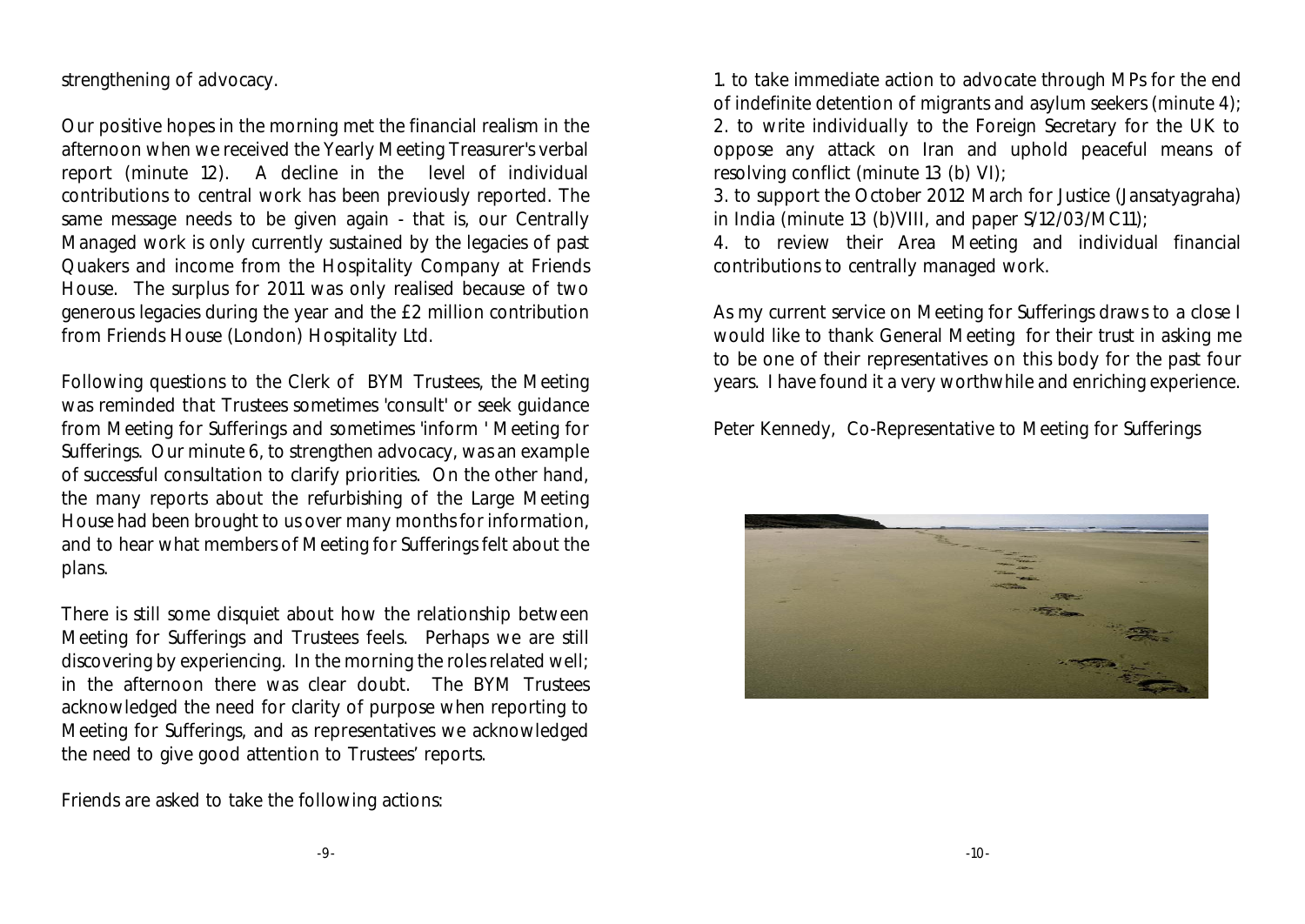**Quaker Memorial in the National Memorial Arboretum Helen Lockwood**

The immediate purpose of the memorial will be remembrance of the service by **Friends Ambulance Unit** and **Friends Relief Service** during World War II. For the Society today it will also be an opportunity for outreach. Some 300,000 people visit the National Memorial Arboretum, at Alrewas near Lichfield, each year. A memorial which is explicit in its statement of Friends' witness and commitment to peace may well find resonance, provided its message draws on our common humanity.

There will be six texts, four carved on the backs of the stone seats and two on the front. The wording will need to be succinct. The proposed wording is:

#### on the backs of seats

**1: FRIENDS' AMBULANCE SERVICE -** The Unit enabled conscientious objectors to serve in theatres of war. They cared for civilian and military casualties of any nation in both World Wars. Seventeen members were killed in World War II.

**2: FRIENDS' RELIEF SERVICE -** The Service was set up in 1939 to relieve civilian distress in practical ways. It worked in a spirit of peace at a time of war in the UK, Europe and further afield.

**3: NOBEL PEACE PRIZE -** "It is the silent help from the nameless to the nameless which is the Quakers' contribution to the promotion of brotherhood between nations" Citation from the Nobel Peace Prize awarded to Quakers in 1947. *On the front "Let your life speak, answering that of God in everyone" George Fox, 1624 - 1691, founder of Quakerism.*

#### **4: RELIGIOUS SOCIETY OF FRIENDS (QUAKERS)**:

The Society emerged after the civil war of the 1640's with a commitment to "live by the virtue of that life and power that takes away the occasion of all wars". Quakers continue to work worldwide for peace and reconciliation.

#### On the front

Quaker meetings for worship are often held in a circle, a symbol of unity and equality.

Wording adapted from Meeting for Suffering agenda, 2 April 2011.

The memorial has received the approval of Meeting for Sufferings and the Arboretum Trustees. The Staffordshire Area Meeting working party (Clerk: Anthony Wilson, 10, Beacon Mews, Lichfield, Staffs WS13 7AH. Tel..01543 258016 or E-mail Anthony Wilson) is taking the proposal forward.

We have selected la tieul limestone, from the south of France. which is exceptionally hard, maintains its pale colour when wet, and carries carved lettering very clearly over many decades. Contracts with our supplier and installer are now being negotiated. Construction work will begin in the spring of 2012, and last two months.

The site allocated is near to the wild flower meadow in the Arboretum, in open space between woodland.

Helen Lockwood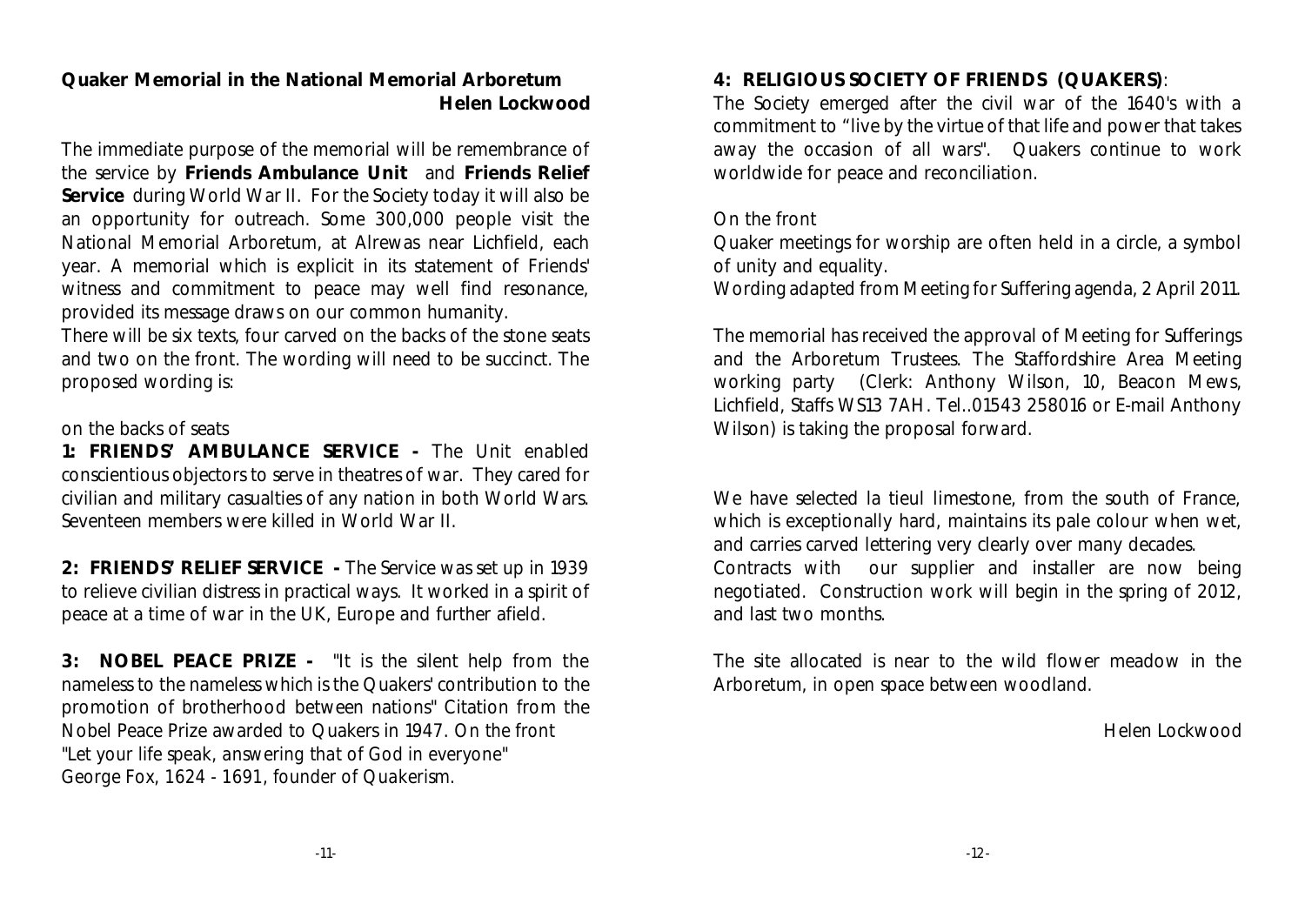#### **ETHICAL INVESTMENT**

**Brian Mayes**

Duncan Wallace's article in the February issue confirmed my personal belief that in today's world a truly ethical investment is virtually impossible. No matter how carefully one may select and vet the investment, once the money is out of your hands it is out of your control; the financiers, who live in a 24-hour day, will soon have it whizzing round the globe in and out of innumerable accounts.

If the income is required to provide your livelihood one eventually has to say : "Well, that is the way of the world and we have to live in it. After all, there are hundreds of accidents every day on the roads and yet we go on using them. I'll do the best I can".

There is one small and limited avenue open, which is to join a Credit Union, in which the more affluent members pay in money which is made available to members in difficulties and is used to provide part of an overall financial plan designed to help them to work their way towards financial solvency. For this they pay a reasonable rate of interest. The investment is thus not only ethical but socially valuable. However, it is unlikely to be on a scale sufficient to support a pension.

This may be considered too negative a view for Friends but I believe it to be realistic; it is part of a bigger problem to which nobody seems to have an answer.

#### **TIME TO MOVE 0N**

#### **Roger H Quinn**

Friends....although I had hoped that we could have moved on from the subject of death and dying, I welcome the two articles In the *Scottish Friend* (Feb. 2012).

I was fortunate in having grown up before the increased urbanisation of the U.K. For it is harder to be in tune with nature and therefore life and death in the often soulless uniformity of the modern city, where the great God Mammon reigns supreme in shopping malls and supermarkets. Did not Jesus himself go out into the countryside to pray? Did not God tell Abraham to take to the harsher life of the hills, rather than follow his son-in-law down to an easier life on the plains?

It is a pity that tne current season of Lent has been of dietary necessity  $\frac{1}{1}$  tacked on to the end of the Master's life. As Lloyd Douglas has pointed out in one of his novels, the time in the wilderness, was a period of preparation for the greatest Ministry the world has ever known. Just as the wilderness days were a preparation for that ministry, so our own lives need to prepare us for the one and only certainty of life.

It is of one road to that certainty that Isobel Bracewell has so movingly written, although this author cannot agree to any change in the law that would be an invitation for abuse. Besides, few In the medical profession would be prepared to administer the *coup de grâce*.

It is surprising that a group of people who were so opposed to the death penalty should now be sending such mixed messages over something so fundamentally similar - i.e. the intentional killing of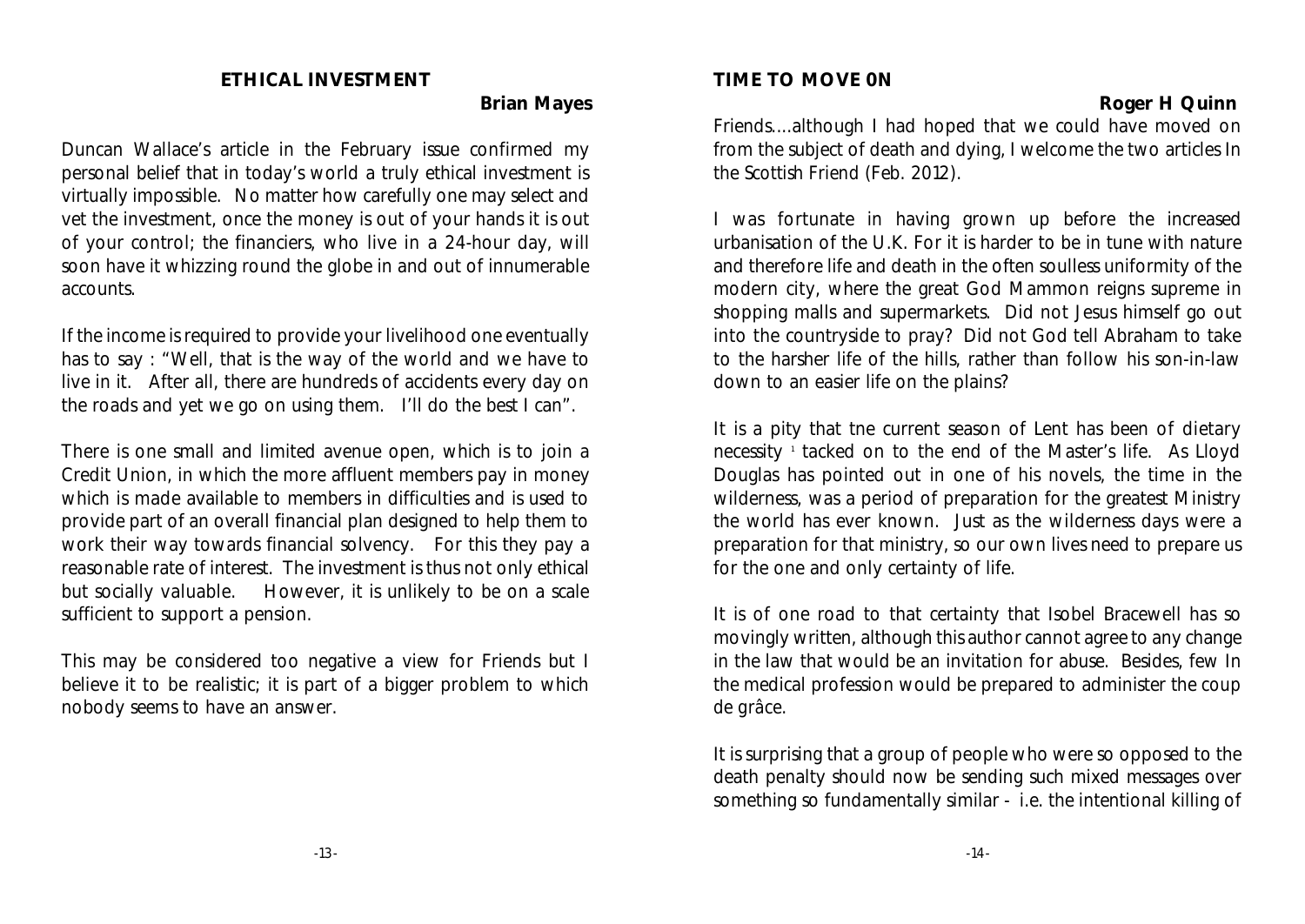our fellow human beings. For in our more merciful society of today the state can only kill its citizens in Defence of the Realm and to do this martial law would have to be imposed. Even the police marksmen do not shoot with intent to kill, although they may kill in order to prevent a crime.

In this week's Economist (March 17th 2012) there is a review article entitled "Go gently into the Night". Written by the professor of medicine at Dartmouth Medical School the book is a plea for less medical lnterventIon at the end of life and more emphasis on palliative care.

It is my hope and prayer that we can move on from this subject and that the Society, at least in Scotland, can show that it is still grounded in the faith of early Friends.

In his George Gorman memorial lecture <sup>2</sup> Simon Best has raised the question of where the Society is going. Do we really want to belong to a church where anything goes? A churcb which overvalues the individual, to the extent that the tail wags the dog? I for one do not! The lack of a creed should be no hindrance to the believer, for God is too big, too infinite to be tied into a mere form of words. Although one respects the needs of other churches to speak and constantly reiterate their belief. Simon has stated that if we carry on as we are, in fifty years' time there may well be no BYM. And the old story of the coach party at Kinmuck Burial Ground, being told that there are no Quakers any more because they are all DEAD, will have come true.

It is this author's belief that any rejuvenation of the Society in Britain needs to come from outside. Where better than from Ireland, for Irish Friends have retained so many of the qualities of the early Friends, which are now being enriched by the inclusion of disaffected Catholics, who are bringing thelr own Christian faith to Friends.

It was Columba who brought Celtic Christianity from Ireland to Scotland. Could it not be that Celtlc Quakerism will be the salvation of Friends in Scotland?

#### References

(1) Until the advent of swedes in the eighteenth century people lived on salt meat from Christmas to Lent when tne church forbade the eating of meat as a precaution against scurvy.

(2) The Friends Quarterly Issue one 2012.

#### **READING PDF FILES**

When there are columns I find it annoying to have to scroll up to read the second column. Recently I noticed a facility in ADOBE that will iron out the columns so you keep on reading downwards.

View - Zoom - Re-flow.

You may find this useful for SF if you are reading it at high magnification.

Margaret.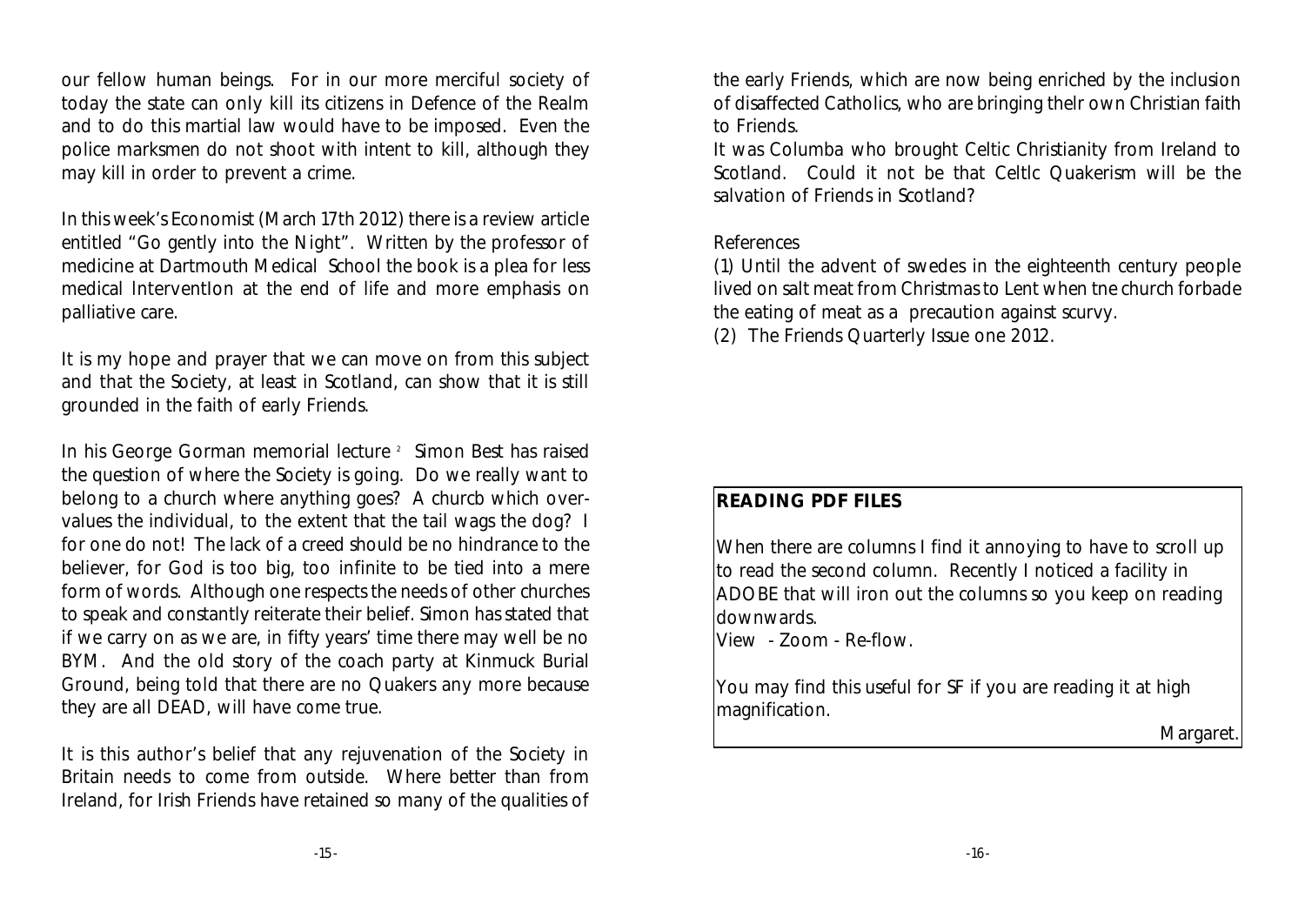**JOY IS A LARGE-SCREEN, REMOTE-CONTROLLED TELEVISION SET.**

**Anna Robb**

On receiving the grant, I wrote to thank the Trustees of the John Wigham (Enjoyment) Trust:

"My Mum had a television which wasn't digital and the remotecontrol could adjust for volume only, which meant my Mum had to wait for a staff member to change the channel. Her eyesight is failing even more which has meant this new, large, clear TV is just wonderful for her. The adjustable wall stand allows Mum to watch TV from her chair or bed and doesn't take up the little tabletop space she has.

It has made her every day far more enjoyable and I thank you very much."

We still can't thank your Trustees enough for the donation for my Mum's television. The freedom it has given her has had a huge impact on her well-being. It was hugely frustrating for her having to wait (albeit understanding why!) for a staff member to change the channel and then watching something she could just make out and no more. The large screen, clear picture, working remotecontrol and ability to move the stand, so she can watch from her chair or bed, has made for one very content and happy Mum! As you will know my Mum cannot walk and therefore her television accounts for the majority of her social life.

The change in my Mum because of this gift is wonderful. What a special thing this Enjoyment Fund is!

Thank you so very much on behalf of my Mum (Catherine Somerville) and me,

Thanks to the John Wigham (Enjoyment) Trust, I was able to return to Corfu after 50 years with Liddy, my wife. Back in '62, I hitched to Otranto, Calabria and sailed to Corfu for a two-week sojourn en route to Athens & Crete. At that time the island was completely undeveloped for tourism and what we found was a very charming rural culture away from the towns. My most enduring memory, arriving at dusk, was the almost pungent aroma of olive preparation in the suffocating heat - somewhat equivalent to the maltings in Edinburgh, bar the heat!

It was something of a shock, therefore, to witness on our coach drive on metalled roads to Roda, a total transformation of culture. Nothing I saw resembled my previous experience. I recognised nothing! This presented something of a paradox. We were able therefore, to enjoy Corfu as a land unknown. Our B&B accommodation was very clean, comfortable & private. Almost all our companions were British, and we could easily have stayed by the swimming pool, soaking up the pleasant sunshine. However, with frequent forays into the nearby town, we met and enjoyed meeting local Greeks and the food in the Tavernas. Our lively conversations revealed an admirable stoicism towards the current financial crisis in Greece.

Altogether, it was a very refreshing break for us both, a rare holiday for us in our 26 years of marriage, and we gratefully returned, fully fortified for a Scottish winter.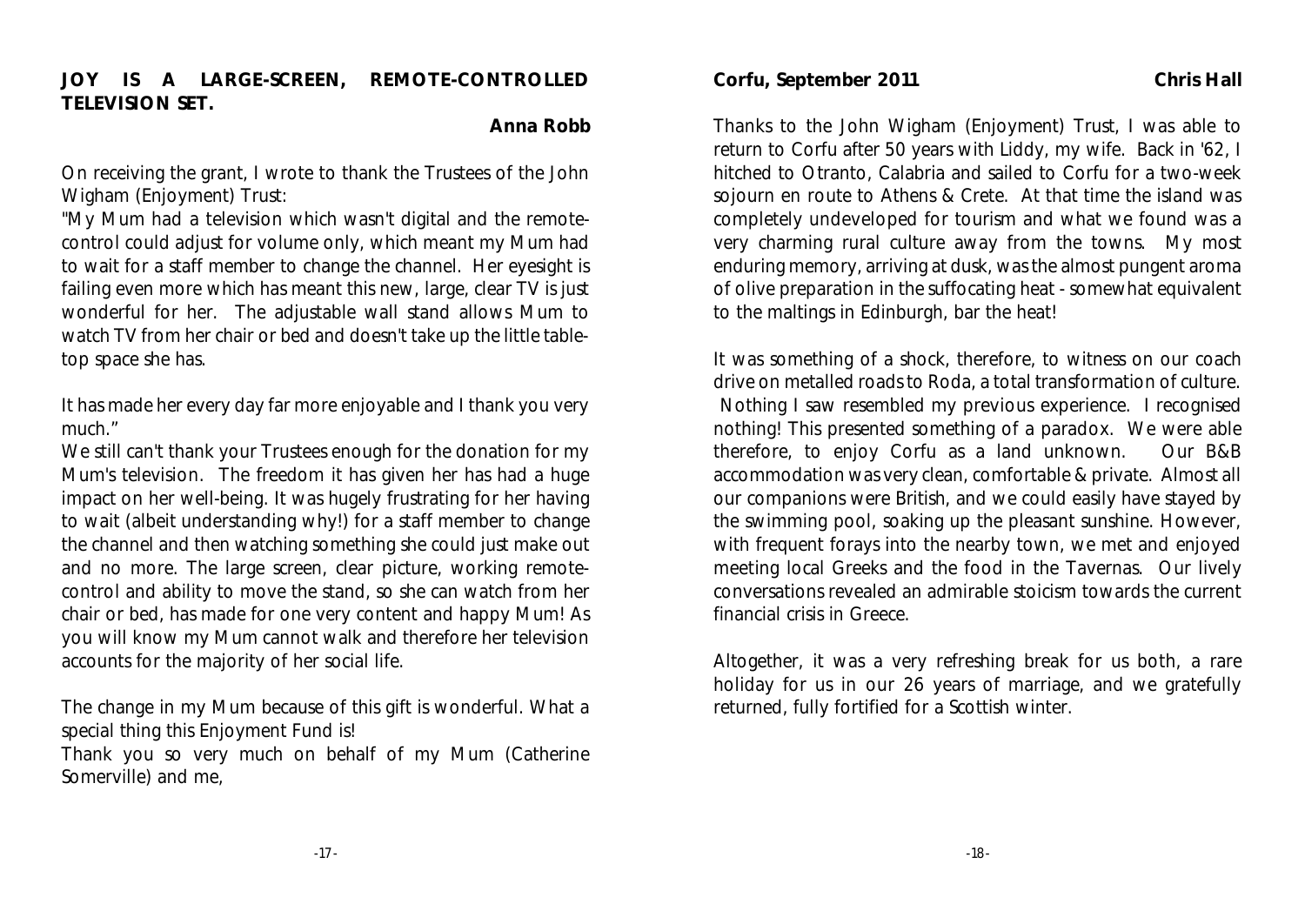#### **Edinburgh Quaker Meeting House Windows to the World Susie Harding**

We, the 7VT Windows group, would like to inform you about the work of our Windows to the World Appeal. We are small, time-limited group appointed by South East Scotland Area Meeting, tasked with raising funds to replacing the failing windows in our main Meeting Room and Hall at 7 Victoria Terrace, the home of Edinburgh Central meeting.

Recently a number of upgrades and enhancements have been carried out in the building, to ensure the building is as safe and accessible as possible, and to meet all current standards for WCs, food preparation areas and so on. These repairs and minor alterations are being paid for by Friends from existing funds. The exceptional cost of replacing the failing windows was decided to be undertaken as the subject of a discrete appeal. The windows are unfortunately not the originals, so historic fabric isn't being lost, and the new ones will be specified to be sustainable, and of a suitable design and materials to complement the historic setting. New windows will also enhance heat conservation and contribute to a reduced carbon footprint for the building because of their improved insulation properties. The cost of the work is estimated at £108,000.



We decided upon the title Windows to the World for our appeal, because of the very special views from the Meeting Room, over the fantastic Old Town roofscape, and to distant hills beyond. We feel very lucky to have such a beautiful space, and we want to ensure that future generations can enjoy it as we do now. The consequence is making sure everything is in good repair, especially our windows to the world.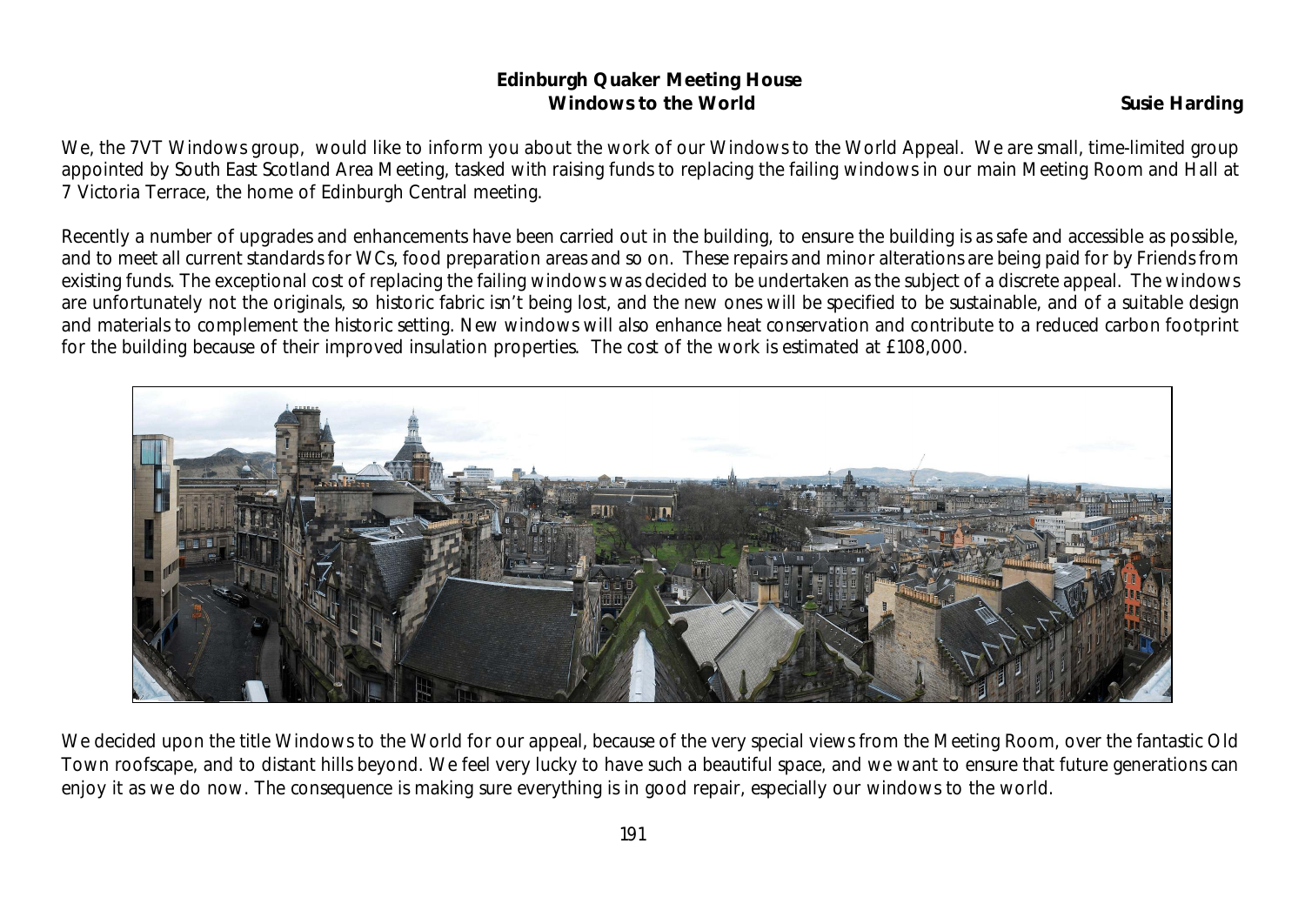The appeal group has been busy making applications to a number of Quaker and historic buildings grant-making trusts, as well as the statutory body Historic Scotland. In addition, an appeal leaflet is almost ready for a mailing to all UK meetings and to go out with The Friend in July. We also plan to publicise the appeal during the Edinburgh Festival as the building hosts even more visitors as a festival venue and café.

We would like to invite all the local meetings in Scotland to join us in our fundraising efforts. While it is our Meeting House, we do feel that as hosts to many people and shows during the Festival, and to many clubs, societies and other organisations within the capital and from further afield too, we are a very public face of Quakers. We would love your help to be responsible guardians for our lovely Category B listed building. Perhaps you or your meeting could organise a cake sale, a bring and buy sale, a ceilidh, a sponsored walk, or a bring and share lunch after meeting, and ask for donations. You will know what skills and creativity that you hold within your meeting that could be harnessed into a community event. All fundraising efforts, however small or large, will go towards reaching our target.

Donations from individuals to the appeal are welcome by cheque or BACS. Please make cheques payable to *South East Scotland Area Meeting* and send to: Caroline Evens, 7 Victoria Terrace, Edinburgh, EH1 2JL.

BACS payments can be made to the following account: Name of Account Holder: South East Scotland Area Meeting Name of Bank: Triodos - Sort Code: 16 58 10 - A/c Number: 00652501 Reference: Windows to the World Appeal

If sending donations by BACS, please drop us an email at

[sesam.appeal@gmail.com](mailto:sesam.appeal@gmail.com) so we can thank you, and keep track. Please include a statement if you are a UK taxpayer, as this will enable us to reclaim Gift Aid on your donation. To qualify for Gift Aid, you must pay an amount of UK Income Tax and/or Capital Gains Tax at least equal to the tax that the charity reclaims on your donations in the appropriate tax year.

Thank you in anticipation of your support. We will keep you updated on our progress later in the year.



**A New Quaker Bank?**

#### **Daphne Wassermann**

I was very interested in Duncan Wallace's article in the last edition describing his search for an ethical pension. Friends may be interested to know of a different ethical and Quaker initiative.

Members of the Quakers and Business group are exploring the possibility of founding a new Quaker Bank.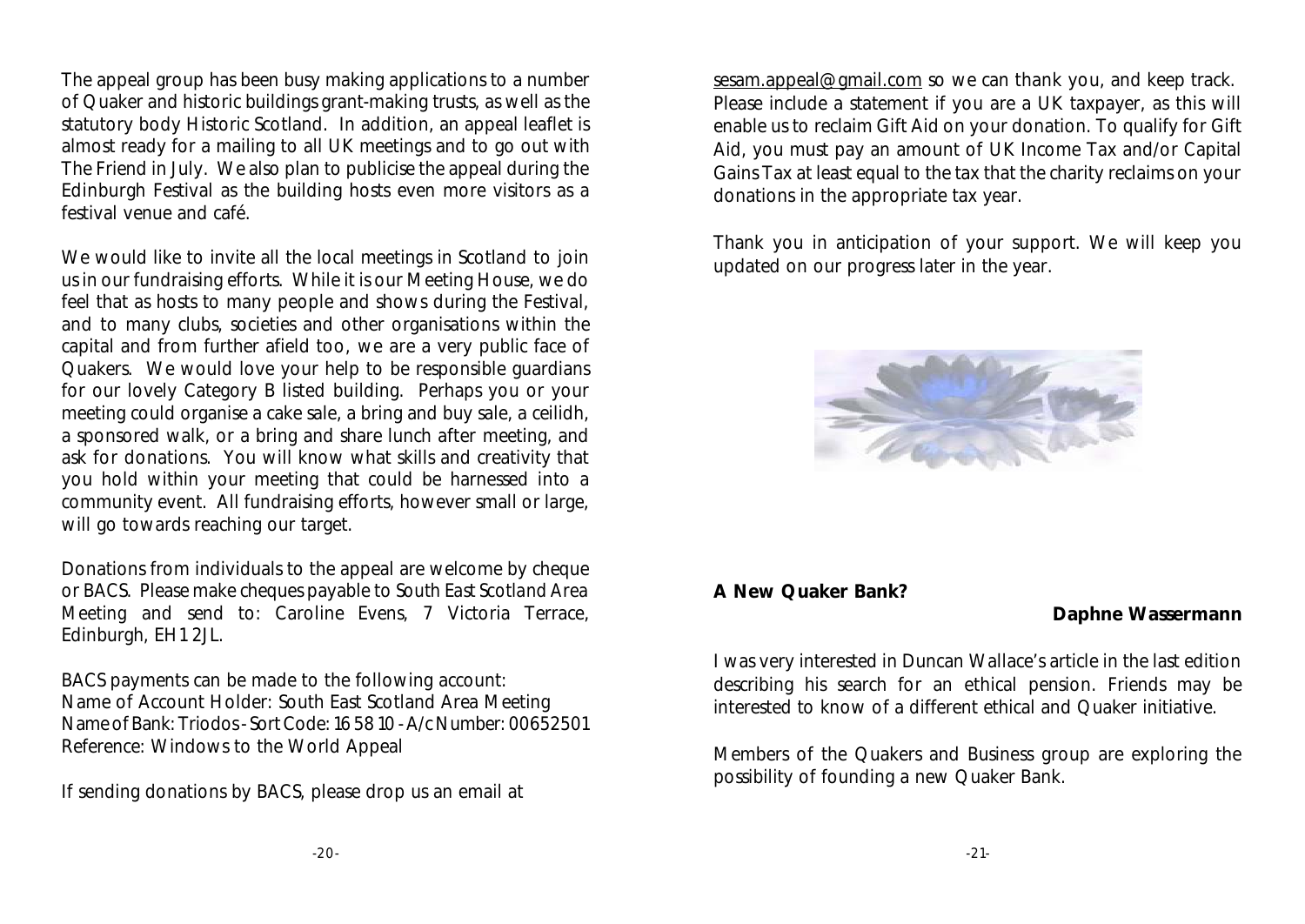They intend that their Bank should be founded on the Quaker testimonies of truth, integrity, justice, equality, simplicity, peace and care of the environment. The Bank should be recognised by Britain Yearly Meeting and follow our business method. The Bank's work would be for community benefit, in terms of those who provide deposits and take loans, whether primarily for social or financial purposes, and the Bank would be transparent to stakeholders. Those who borrow money should operate their businesses in harmony with our testimonies.

They give some examples of details that they are considering in terms of transparency. Salaries of all employees, and all fees and commissions paid to suppliers should be published on website in easily accessible and understandable form, together with all banking parameters, and full lists and details of where the Bank or its suppliers place their investments. The performance and state of repayments, - including defaults - of small and medium-sized companies we lend to, should also published in full detail.

With small and medium-sized companies, *instead of charging interest*, they are proposing to follow Islamic and biblical principles of sharing in the success of the project we invest in. That is, we take a share of the profit (if any) of that project as certified by auditors. Risk management would need to be in the form of setting a higher or lower proportion of the projected profit, to be modified based on performance. There could also be fees for monitoring of ethical as well as financial performance, again higher or lower depending on performance.

Zem Moffat of Glasgow Meeting will be attending the Q&B annual conference in April and may be able to report further on this initiative as well as on Quakers and Business in general.

#### **Death Row Poetry Penny Lilley**

I would like to tell Scottish Friends about a music project a friend of mine has initiated.

My friend Hilary Christie and I both belong to an organisation called Human Writes\* and we both write to prisoners on US Death Rows. Human Writes, a UK-wide organisation produces a newsletter, more like a magazine, which is sent out to all members of the organisation and their US penfriends. Art work, poetry and prose produced by US DR inmates is reproduced in the newsletter, some of it of a high standard.

My friend Hilary, who stays in Morayshire, has taken some of the prisoners' poetry and contacted Scottish musicians and asked them to set the poetry to music. Musicians have then performed and recorded their songs, the predominant style being in the folk/ blues/ traditional. There are also some relevant indigenous Scots and other pieces of music. Hilary has put together an amazing album. As you would expect, the tone is generally, but not entirely, quite sad, but there are some beautiful pieces of music. It says a lot for the generosity of many Scottish musicians, some well known, that they gave their time and talent for free to make this album.

The album comes with most of the words of the original poetry and notes by Hilary about many of the tracks. There is also a foreword by the MP for Orkney and Shetland, Alistair Carmichael, who is on the All Party Parliamentary Committee campaigning against the death penalty.

If you would like a copy of the CD it is obtainable from Hilary Christie and costs £11 including postage. Contact Hilary on christiehilary@talktalk.net

\*(www.humanwrites.org)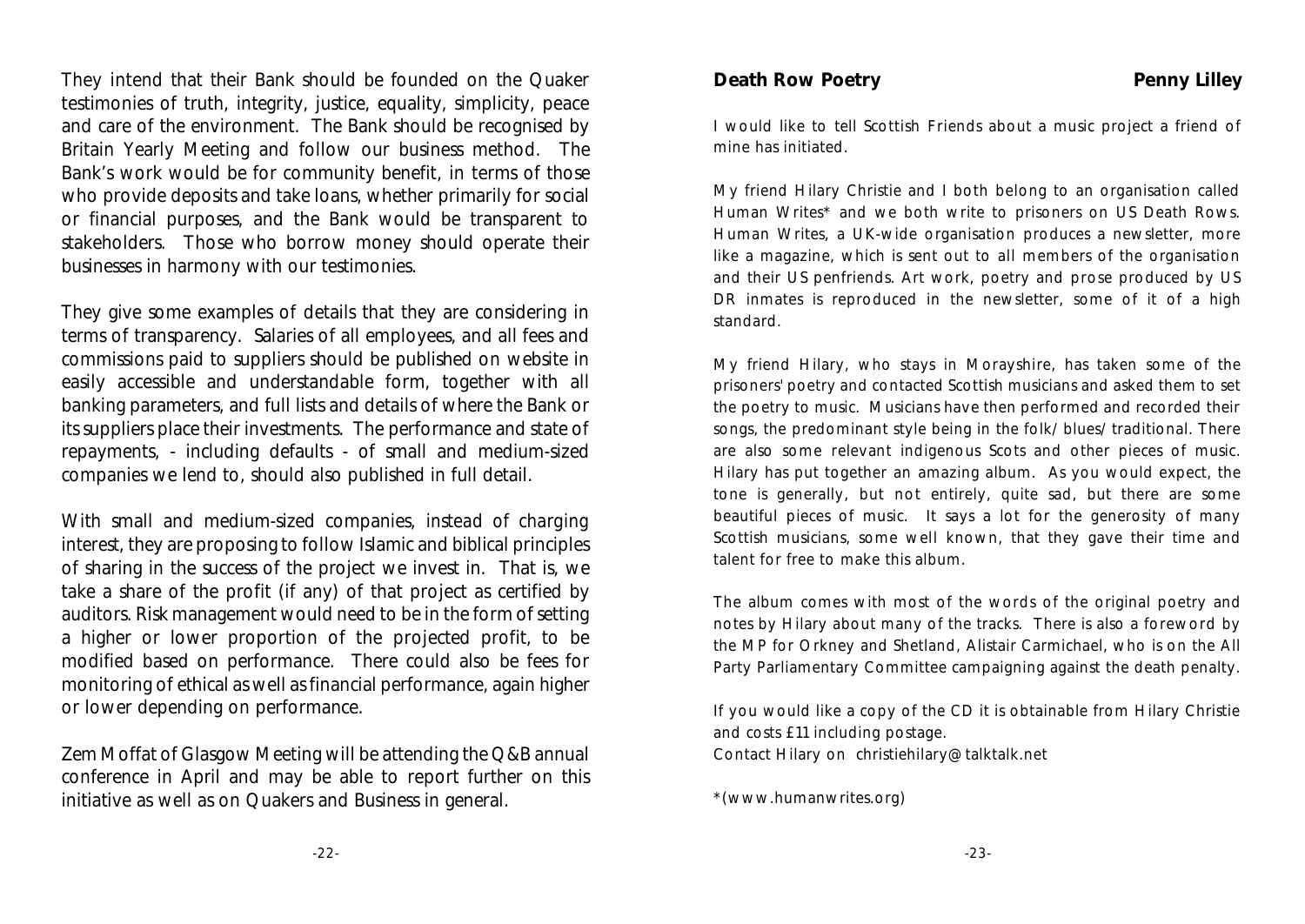This time we met in Dunblane Cathedral St Andrew Room. Since the loss of Scottish Churches House as our regular meeting place, our previous meeting had been at Stirling Baptist church, conveniently close to the station, but not available for this meeting. As usual we started with coffee and chat – I do find these informal meetings very useful, especially now I am a little braver about saying, "I remember you but can't quite place all the details", and there are so many who help me fill in the forgotten bits, and I can reintroduce myself to them. When the network meets only 3 times a year and I don't see any of the people in between times it is harder to remember folk.

At this meeting we considered ideas for work to be done ecumenically. In the current climate of austerity, refugee and asylum support has been cut significantly, with an increasing use of destitution rather than support on vouchers. I was asked to work with David, the Scottish Chuches Parliamentary Officer (SCPO) to bring forward background information and proposals for action to the June meeting.

Parliamentary matters included:

The End of Life Choices bill is being re-presented to the Scottish Parliament, with another consultation exercise, which will end on 30 April.

The Criminalisation of Sex Purchase bill will be presented again. Where this has been enacted in one of the Scandinavian countries it has changed the emphasis, and the hope is that it will do so here.

The independence referendum has raised a number of issues.

Scottish Civic Society are encouraging and enabling debate at <http://www.futureofscotland.org/> There will be a conference at the SECC in Glasgow on 1 March.

The Church of Scotland has been working on the purposes of economic activity, and expect to have first findings ready by the end of February with the final report published in March.

Elizabeth Allen reported on the Criminal Justice group. They have a submission on women offenders, and an interest in the continuing independent monitoring in prison. The group has not reviewed its constitution for 10 years, and has been given a day of staff time to look at their constitution, primary function and membership.

Francis Alao, the Racial Justice officer gave a report. This year the national Racial Justice Sunday service will be held in Edinburgh at on the theme "Being an inclusive church" on 9 September at Greenside Parish Church. I have been to one of these services in the past, and can recommend the African style hymn singing with actions.

A power point presentation on the Travelling Community has been prepared and will be taken out to churches by a church member from the Travelling Community.

The Network for Ecumenical Women in Scotland is in the process of being laid down. The history of the group will be written up, and the first draft seen by a final meeting of the group. Churches Together in Britain and Ireland (CTBI) will be looking at ecumenical women's work.

A Church of Scotland representative has become aware of the way gender identity is being discussed on the continent where it is considered a social construct, rather than a result of sexual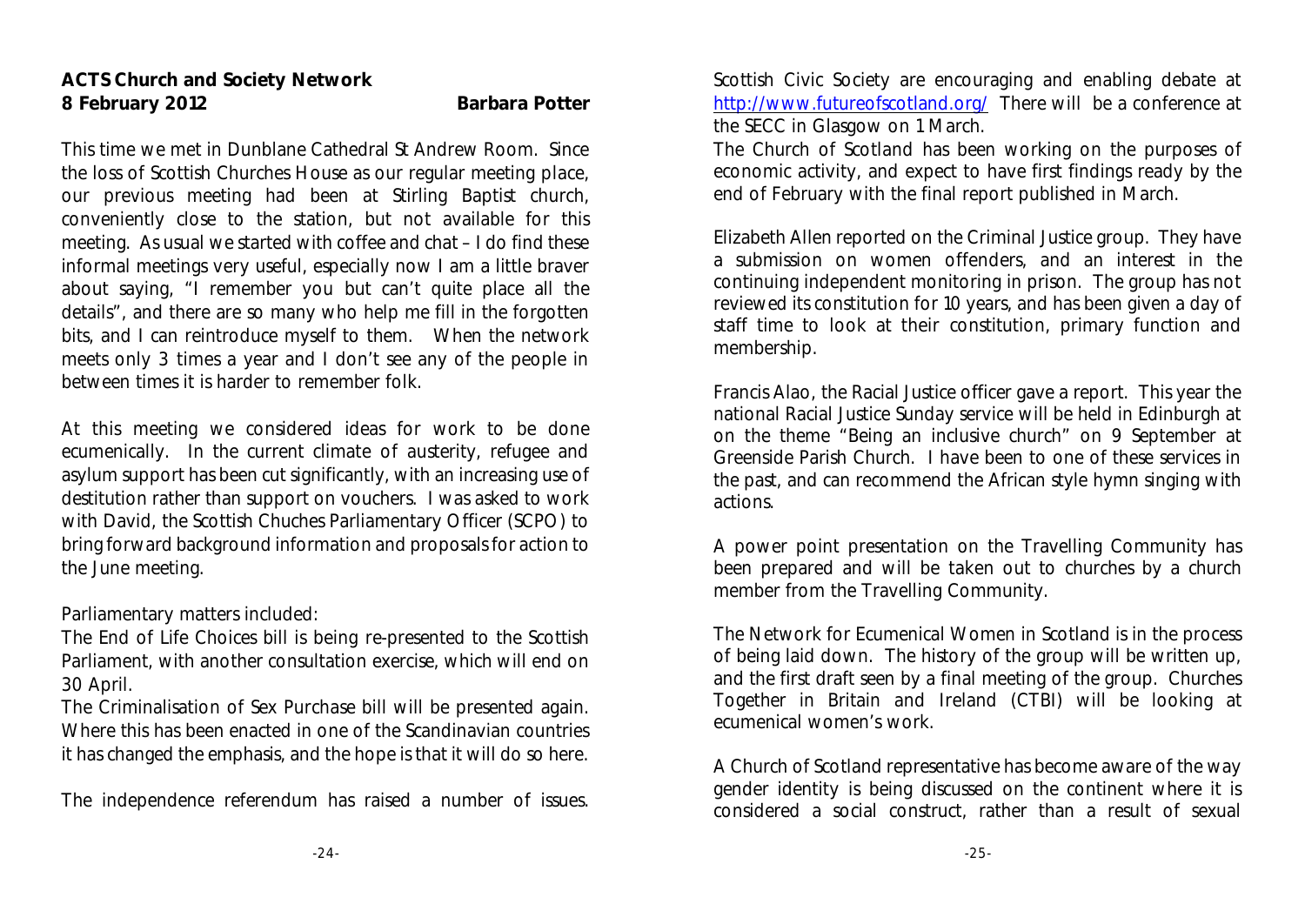differentiation, or a combination of these. They will be taking this forward within their church committee structure.

The Faith in Older People group are offering 2 courses, in Glasgow and Edinburgh, on communicating with people with Alzheimer's. Their representative spoke about the need to retain community links for those who move into homes. Currently they are organising a conference for 2013 on Age and Spiritual Care

The Domestic Abuse group has expanded from ecumenical to interfaith, and has recognised that while abuse is mainly directed at women, men can also be victims. They are taking education packages to colleges and schools and have set up a website.

Our convener has finished her term of service, and we are currently looking for a new convener from one of the smaller churches. This meeting was ably convened by Bill Reid from the Methodists. Alas he will not be able to fill the role as his church supplies the convener to another network.

Alastair Cameron came to the meeting to present a report from Scottish Chuches Housing Action (SCHA) on Achieving the 2012 pledge to end homelessness. He started with a brief review of the process of presenting yourself as homeless, and the tests that have to be fulfilled for the Local Authority (LA) to accept you as homeless. He admitted that there were no statistics kept on those who did not pass all the tests.

There has been a tension between the national government's target, and the LAs who have the responsibility to house people. In the sample of 25% of LAs, 82.5% expect to meet the target. The lack of sufficient affordable homes is key.

There is also appreciation at local and national level that homelessness is about more than 4 walls, with particular appreciation for starter packs, and support/befriending projects, though much of this is based on uncertain funding. The full report or summary can be found at [http://www.churches](http://www.churches-housing.org/news/2012-homelessness-target/)[housing.org/news/2012-homelessness-target/](http://www.churches-housing.org/news/2012-homelessness-target/)

The Church and Society network has been concerned about the issue of people-trafficking. At this meeting we received a report from the group set up to research this issue. This will be presented at the Church of Scotland General Assembly. In an 11-page report the variety of forms of trafficking affecting both sexes, and children have been identified. There is great difficulty in assessing the size of the problem, but the association of trafficking with big sporting events is known, and the 2014 Commonwealth Games in Glasgow has been a spur to this work. The report ends with recommendations for action. I have a paper copy of the report if there is anyone who would like to see it.

We received a progress report from the Good Society Research Project. They are working with communities around the UK to research what makes them thrive.

Our meetings are a whistle-stop tour round the issues, keeping each other updated on current action.

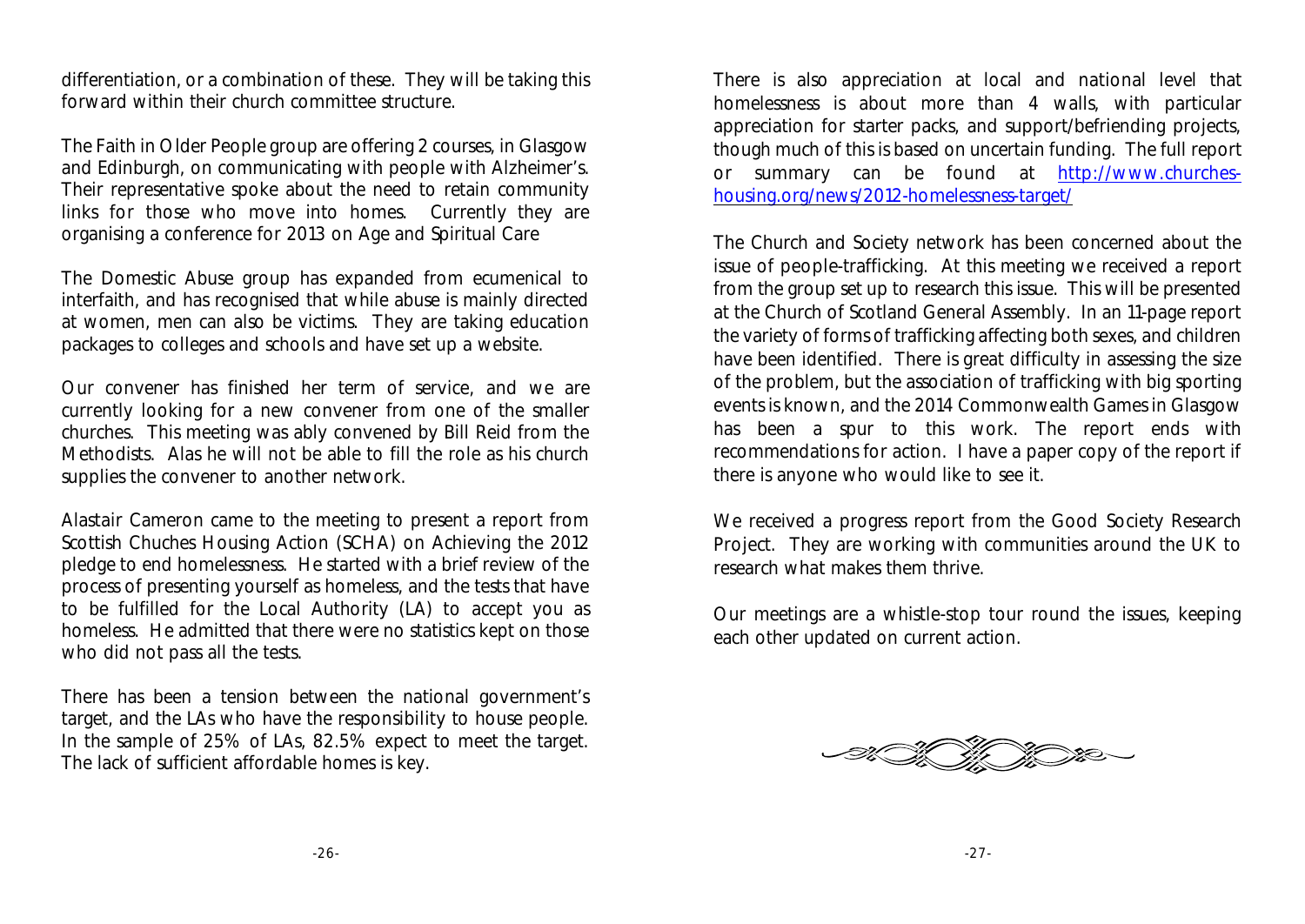Four Quakers were among around 400 people who filled the Garden Lobby at the Scottish Parliament on the evening of  $31^{\rm st}$  January to raise the profile of the Scottish equal marriage campaign. The lively and enjoyable evening was organised by The Equality Network and was sponsored by five MSPs, one from each of the parliamentary parties: Joe FitzPatrick (SNP), Jackie Baillie (Labour), Willie Rennie (LibDem), Jackson Carlaw (Conservative) and Patrick Harvie (Green).

Tim Hopkins, Director of the Equality Network, introduced the evening, reminding everyone that the majority of Scottish people now support the legalisation of same sex marriage and that this includes majorities in the major Christian denominations, including the Catholics. He mentioned Quakers, the years it had taken us to work towards our decision and how this had been reached 'by consensus'. (Hard to blame him for not quite understanding our concept of 'the sense of the meeting'!) We were reassured that although far more responses had been received from those opposing the proposed change than from those supporting it, very many of the former were mass distributed postcards while most of the latter were more substantial, being supported by reasoned argument.

Rae Cahill, the Deputy Chair of the Scottish Youth Parliament, told us how and why they made this campaign a major part of their work for the past year and Mark Solomon, Rabbi to the Edinburgh Liberal Jewish congregation, explained that they, like Quakers, are seeking this change in the legislation in the name of religious freedom, not seeking to impose equal marriage on those religious communities which do not wish to accommodate it, but seeking freedom for couples of faith who wish to celebrate their union within faith communities which do. (I had a long and very interesting conversation with Mark in the course of the evening and found he shares many of my views on the Israel/Palestine situation).

A married couple gave us moving testimony on another aspect of the same sex marriage issue. Male and female when they married and the parents of children, one of them had since changed gender. They wish to stay together as a married couple but the present law cannot recognise them as such. They expressed their continuing commitment to each other and the pain this situation causes them.

The Edinburgh Gay Men's Chorus then sang to us, very ably I thought, though most people needed to talk to their neighbours so it was not easy to listen to the singing (the modern day curse of music being treated as background to everything, I muttered darkly to myself). The speeches by the five politicians were brief but well made and equally supportive, after which a huge wedding cake was cut and distributed.

We were told that the Scottish Government will debate its response to the consultation exercise and make its decision shortly after the election in May.

#### <\*\*++\*>

#### **Angus Meeting's weekend Pamala McDougall**

Angus Friends are arranging a Quaker Pilgrimage  $1<sup>st</sup> - 4<sup>th</sup>$  June staying at Swarthmore Hall and visiting several sites of Quaker interest. By fortunate timing , Melvyn Bragg introduced his programme on radio 4 'In Our Time' on April 5<sup>th</sup> entitled 'George Fox and The Quakers' which I managed to record. It gives 45 minutes of well -researched Quaker history, discussing the origins of Quakerism. Those taking part were Justin Champion, Professor of the History of Early Modern Ideas at the University of London; John Coffrey, Professor of Early Modern History at the University of Leicester; and Kate Peters; Fellow in History at the University of Cambridge.

Angus Friends will listen to the tape as part of the Preparation for Pilgrimage meeting prior to travelling to 1652 country, which will include discussing the itinerary, travel arrangements and a get together to prepare spiritually for our journey together. One Friend from each of the other local meetings (St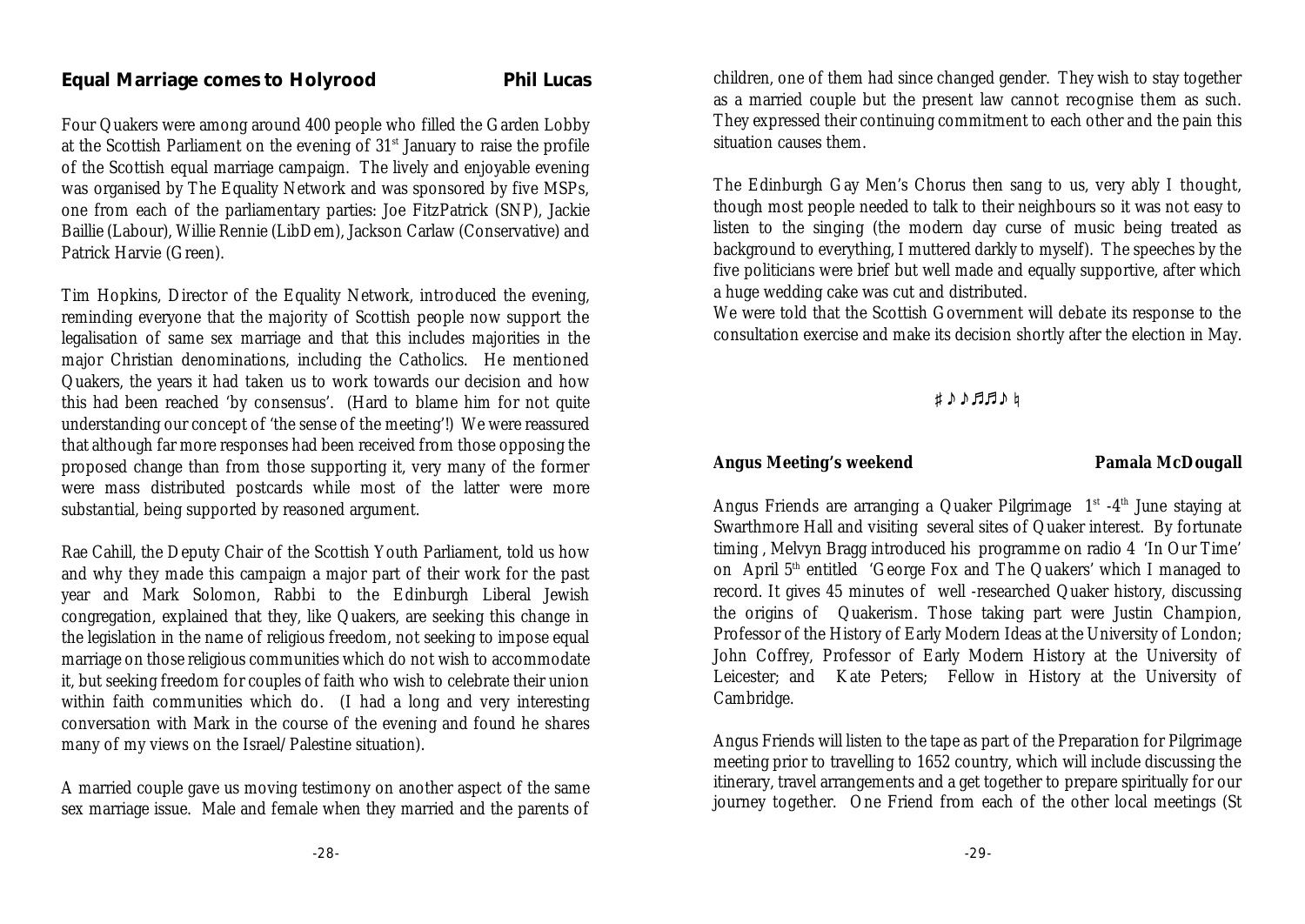Andrews, Perth and Dundee) will join us in a piece of serendipity! As a subscriber to Melvyn Bragg's newsletter I was interested to read about his decisions to talk about Quakers on the programme and here is what he wrote.

" I wanted to talk about the Quakers I had known back in Wigton in the 1950s. There was a Quaker school on the edge of the town, said to be the first co-educational boarding school in the country. The Quakers came into the town itself to a fine, plain, brownstone meeting house which later became the town library, run by Quaker ladies who I remember as almost beatific in their kindness and assistance. I also remember helping them to put up the boards in front of the books so that the spines of the volumes did not interfere with the calmness of the Quaker meetings, and it was panelled all around the room.

"I thought of the Quakers as then as pacific, kindly and altogether exemplary in their quietism and even in their meetings (rather than services). It seemed to me (a few years later when I learned about the Celtic monks) to hark back to a purer and more inspirational notion of Christianity, which itself harks back to what we know of the Apostles through Matthew, Mark, Luke and John.

"We played them at rugby which was a bit unfair because we had a rather larger school than they had. And they have stayed with me as a presence. I wasn't surprised when Tom Morris, the producer of In Our Time, told me that there had been a far greater than usual response to this programme on the audience log etc. and also observed that a friend of his had said that the Quakers were the only people that every faction in Northern Ireland, at the worst times, felt they could talk to.

"I like the idea of Pennsylvania. I like the idea of turning to chocolate in order to give people an alternative to drink. I also like the idea that perhaps they didn't understand that to have a glass of red wine AND a dark chocolate is irresistible."

Some things to live up to!

### **Retreat Now! Presentation at General Meeting for Scotland at Perth Saturday, 3rd March 2012**

**Constance Tonge**

The theme which emerged during Scotland GM was "passion, knowledge and experience" and this was mentioned by those Friends who followed the 20 minute section I was given for The Retreat. The clerk also kindly allowed me to mount a small exhibition and I was able to display the S (Spirituality) Group posters, The Retreat Newsletter to Meetings and (public) information about the units within the hospital; as well as information about referrals and the Benevolent Fund.

Two of the Friends who spoke later, on different topics, said that well-meaning interest is not enough - we must know what we are talking about and use the expertise of those Friends with huge relevant knowledge and experience.

I had been told, by the GM clerk, that Friends would be interested in what was happening at The Retreat **now** - having heard history on previous occasions - and I felt that this was a good way of taking up the challenge of that Friend at Yearly Meeting Gathering 2011, who said that The Retreat is isolated from meetings (I have checked with others, and they are rather in agreement). My aim was to try and engage interest by Friends' personal identification with the work and had asked The Retreat's Clinical Lead Managers if they could possibly find time to write me a little case study of an individual (anonymised of course) and, preferably, a few comments about how the person felt about her/his treatment. I was delighted that some were able to respond and I intend to pursue the others for the next time!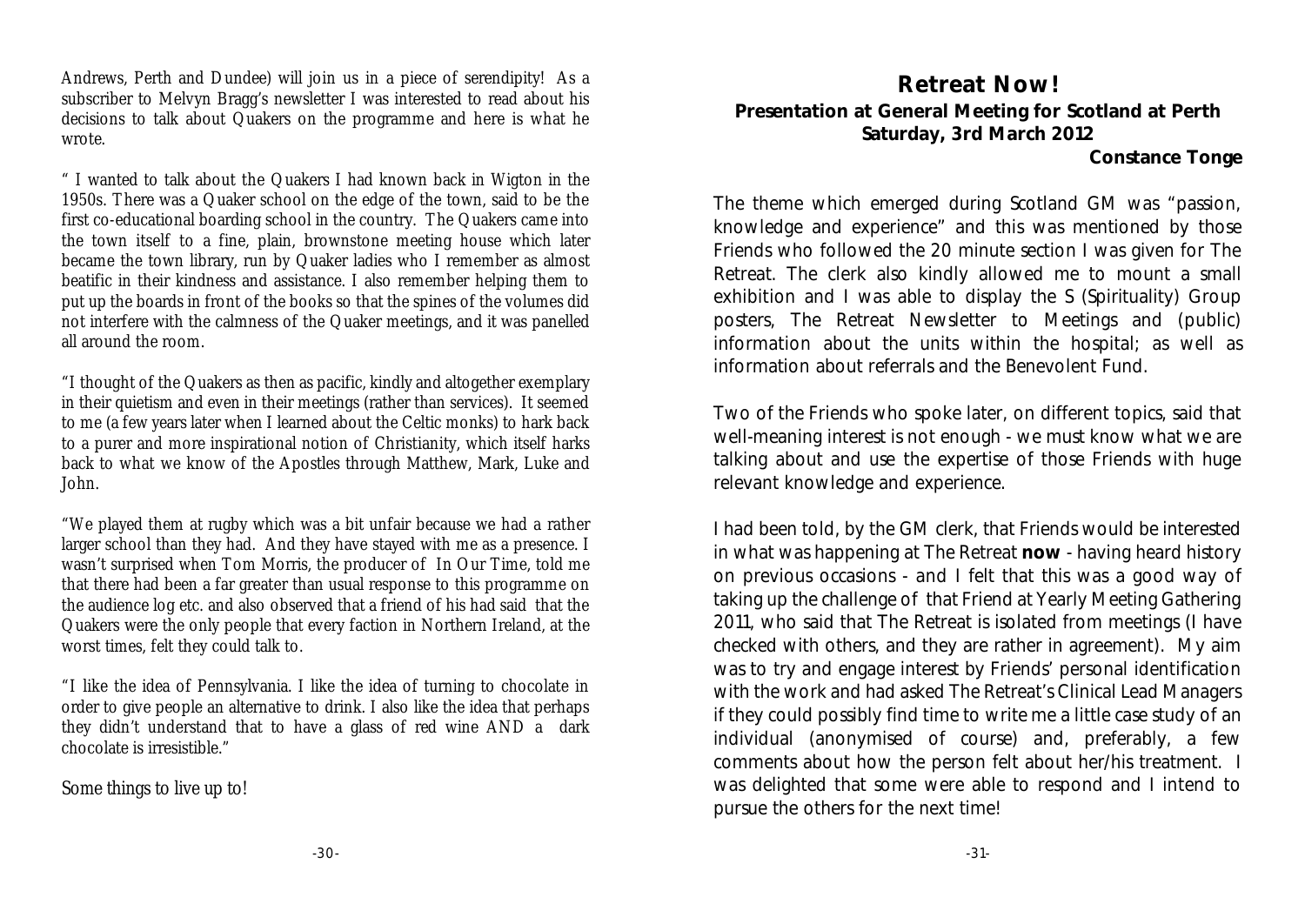The display looked OK and lots of Friends (there were about 50 at the meeting) came over to read the "work" information and ask questions, make comments. These were all positive and interested and lots said that they were delighted to "own" The Retreat as **Quakers!** 

The talking part of the exercise seemed to go down well and there were many who were impressed by the variety and scope of the work done. I started with the two quotes (from The Retreat Strategic Vision" and the Terms of Reference of the S Group)

*"We see the people who use our services as whole people and are committed to meeting their spiritual needs as a key part of their mental health needs. We want to become a leading organisation in developing and supporting the spiritual needs of people who use mental health services."*

*"Valuing and enhancing the spiritual life of all individuals and the community is central to the work and culture of The Retreat".*

I spoke a little about the Green Group, which is making the hospital greener every day, and a lot about the S Group (because I'm on it!). Although the Green Group has been longer in existence than the "S" Group, the original mission of The Retreat was based on spirituality - on the whole person; it was founded under concern about mental health. The Group is called the "S" Group to avoid any confusion with "spiritualism" and to provoke questions about what is a very complex concept. There is a growing list of spirituality-related work already going on and I talked about the many things which can be contained in the S Group definition of "what uplifts us, what connects us, what makes us whole".

The last bit was about what I was asking Scottish Friends to **do** about The Retreat. I want them to "own" it as Friends; it is not only part of our Quaker heritage but is doing brilliant work today; I hoped for their prayers and upholding, and, perhaps, their money for the Benevolent Fund if they were moved to give it. I hope that they will keep The Retreat in mind should they be qualified to make a referral or have a Friend in need of its services (for which Quaker funding is available).

I had taken along a sheet of flip-chart paper with the heading "What uplifts me? What connects me? What makes me whole?" and a border of felt-tip pen flowers in many colours drawn by my sister, who suffers with severe depression. I asked that any Friends who wished should add their own items. Many did. The full list is:

Wild places Swimming Mozart's "Exultate Jubilate" Pretending to be a donut! Being needed Kind words Our healing group and a set of the A Friendly email! Gardening through the seasons Roses and lilies Conversation The sea coast Laughing (YES!) Meeting for Worship Being useful/valued Sewing Walking **Birdsong** Bach's "Goldberg Variations" My dog Listening to the sea advancing & retreating A robin perching on my shoulder A letter or card in the post The Ardebil Carpet Being valued and being heard Being in nature Contributing, not only being The silence with others My cat at play A Gathered Meeting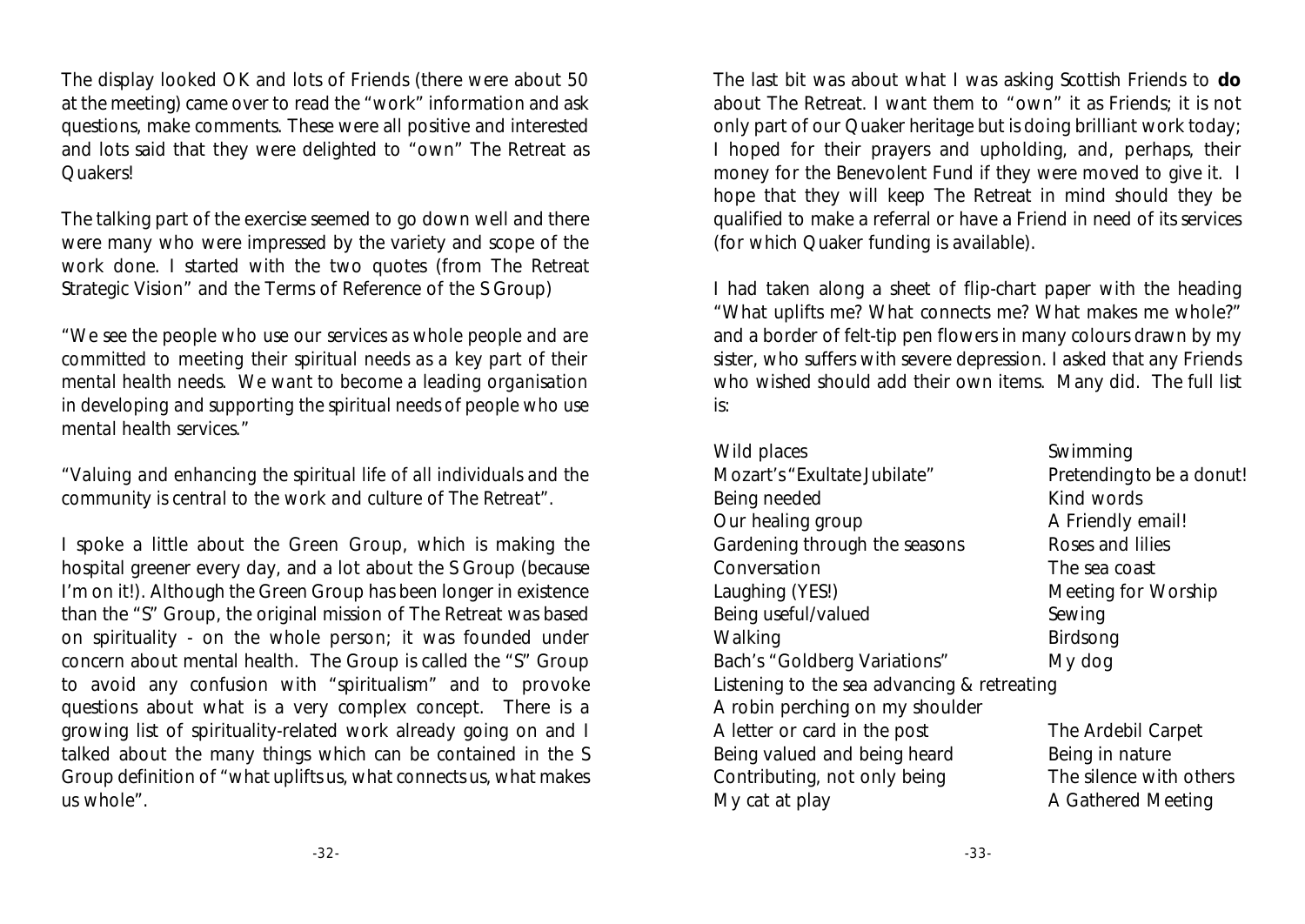Sitting in a circle with Friends because I feel I belong The last part of the Book of Job A beautiful garden Looking up at the stars Sailing with crew Stroking an animal's fur<br>
Good feedback A Big Smile! Light, sounds, smells Caring for a plant, a pet or people Gardening Stroking other people's dogs (therapeutic!) Being in the moment noticing the small things: New growth in the garden A smile Children playing Someone helping another

The presentation ended with the well-known quote from George Fox:

*"Be patterns, be examples…that you will come to walk cheerfully over the world answering that of God in every one."*

That is what The Retreat is trying to do.



**Sir Walter Scott and the South Inch, Perth.** MP

**General Meeting for Scotland, 3rd March 2012 John Phillips**

General Meeting met in Perth on 3<sup>rd</sup> March 2012. During opening worship we were reminded of *Quaker faith & practice*, 8.21 and 8.23:

"It is neither possible nor desirable for every Friend to take a detailed interest in the work of every committee. We are, however, called to a broad sympathy with, and understanding of, the extent of the work entrusted to the committees under the guidance of Meeting for Sufferings in the name of the whole yearly meeting."

Quite a challenge! - and one that was addressed at various points and in different ways during this meeting.

We started with a report about Constance Tonge's experiences as a member of The Retreat in York, which, since its foundation by Quakers in 1792, has been catering to diverse needs in the field of mental health. Its emphasis is firmly on a holistic approach to its patients, considering the needs of the whole person, and Constance has been serving on the "S group", which is considering the place of spirituality (in its widest sense) in the Retreat's work. The seeds of cure lie within the individual and opportunities to facilitate spiritual development occur at many points, through art, music, prayer, outdoor activity, gardening – the list seemed comprehensive and rather inspiring.

Margaret Peacock gave us a report from Meeting for Sufferings – this has of course been reported elsewhere, but I found her thoughts about "advocacy" by the Society refreshing. Barbara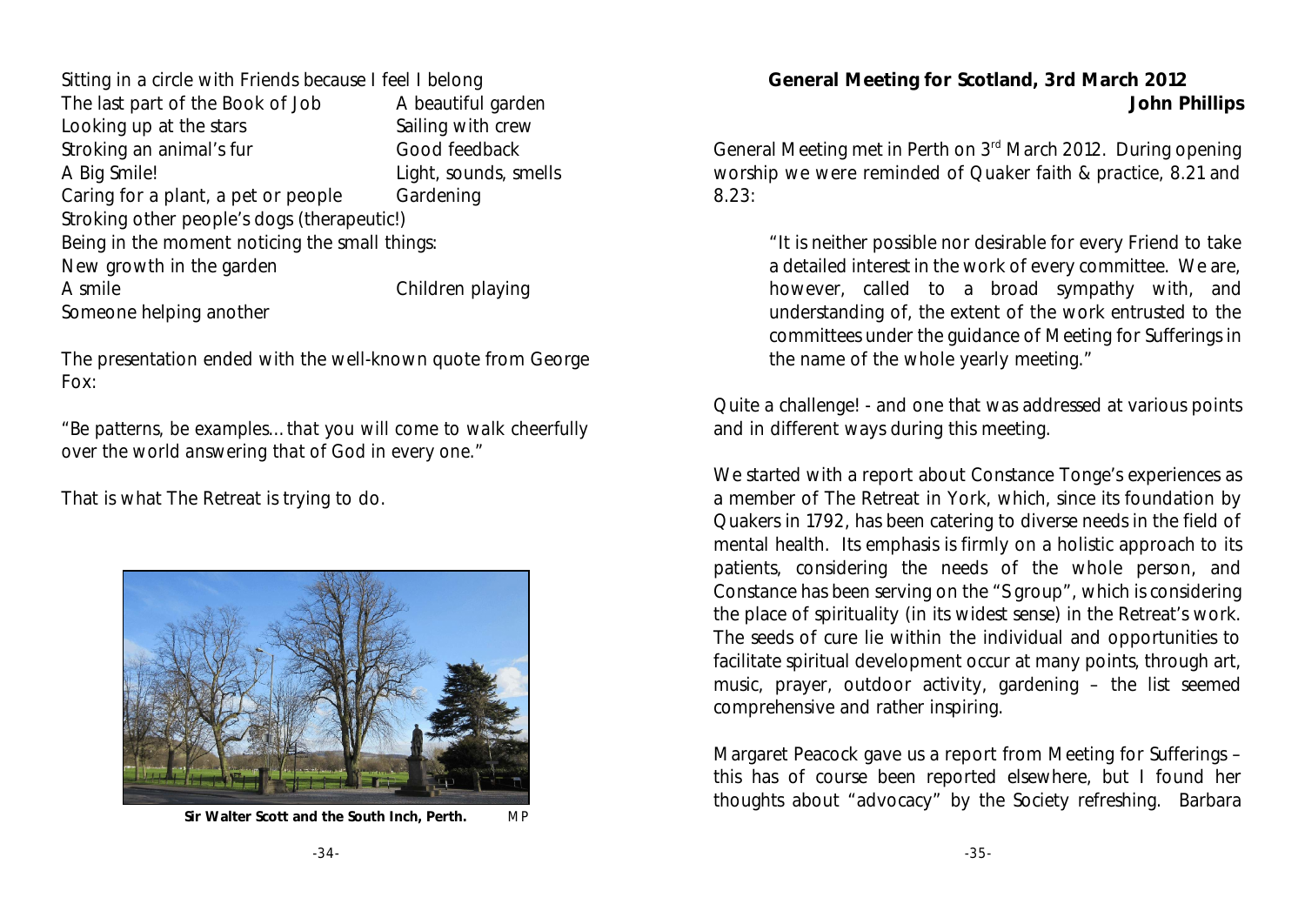Potter then brought a concern from the ACTS Church & Society group about the difficulties of helping asylum seekers who are refused permission to stay in Britain: following such a decision, their financial position and even their housing situation can become extremely uncertain and churches are deeply concerned with the support that is so sorely needed at such times. Their position is made all the more difficult by the uncertain timescale and framework for making appeals about the Border Agency's decisions, and difficulties can last for many months, even years.

"Quakers and the Scottish Parliament" – Elizabeth Allen presented a report based on that printed in *Scottish Friend* in February (page36); the meeting asked a small *ad hoc* group to bring definite proposals to our June meeting for mechanisms to be followed both in reacting to parliamentary consultations and for undertaking proactive work.

"*The leaves of the trees are for the healing of the nations*" (on the Quaker Tapestry panel that used to be displayed in Scottish Churches House): the panel has been returned to us and we need to find a new home for it. Leslie Stevenson told us that ACTS has now put their property on the market – and he reported that ACTS is looking for a new vision for its future: he would welcome suggestions!

For information, the following dates were suggested for General Meetings to be held in 2013:  $2^{nd}$  March (West Scotland);  $8^{th}$  June (South East Scotland);  $7<sup>th</sup>$  September (East Scotland);  $16<sup>th</sup>/17<sup>th</sup>$ November (North Scotland) and 8<sup>th</sup> March 2014 (West Scotland). And, incidentally, the 2011 Tabular Statement showed that the total of Members in Scottish AMs had decreased to 706 from 720 in 2010.

Our main business was a talk by Katie Frost, Community Fundraising Officer, Friends House.

"But what can *I* do?"

#### "Freely ye have received, freely give"

This short report is what I took from her presentation. I can see that each of us has distinctive gifts and talents, but every day we are faced with bad news about the world – bad news concerning our local communities, our country or the international community. It can seem overwhelming. We hear about endless initiatives, charities, Friends' concerns – but where do we start? How can we possibly engage with things, or how can we respond to the challenge of "what can *I* do in the face of all this need?"

We all have different ways of doing things and different opportunities. Just as we differ in our own personal interests and in our family circumstances, we differ in our capacity to make some sort of response. Only one thing is certain – we cannot achieve much in the face of the vastness of the need that we hear about. It would be easy to get depressed about this, or to cultivate indifference as a defence against it. But as Quakers or attenders we have a huge advantage: we are not facing these challenges alone, for we belong to meetings for worship, communities of souls seeking together to find ways of contributing and of coping with these needs.

Just as we ourselves vary, our meetings also vary. Some (usually not our own!) seem to have enormous capacity to innovate and explore solutions together, while others seem almost cut off from the world. But that would be a misconception. While there are